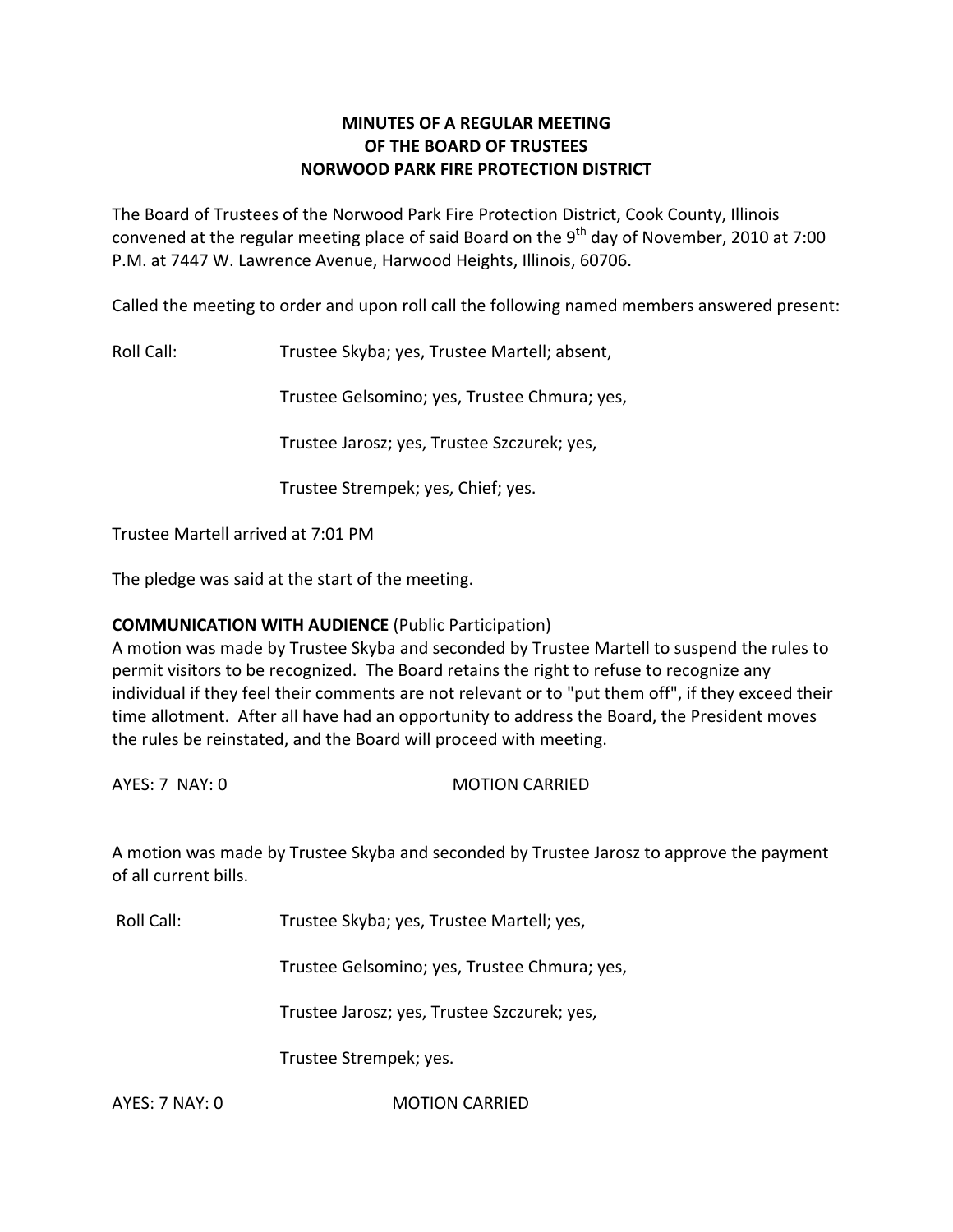A motion was made by Trustee Szczurek and seconded by Trustee Strempek to approve the minutes of the Regular meeting held on October 12<sup>th</sup>, 2010.

Roll Call: Trustee Skyba; yes, Trustee Martell; yes,

Trustee Gelsomino; yes, Trustee Chmura; yes,

Trustee Jarosz; yes, Trustee Szczurek; yes,

Trustee Strempek; yes.

AYES: 7 NAY: 0 **MOTION CARRIED** 

#### **TREASURER'S REPORT**

# Schedule of Assets (Arising from Cash Transactions) October 31, 2010

#### Assets

| Checking and money market accounts (interest rate):      |                    |
|----------------------------------------------------------|--------------------|
| Plaza Bank checking (0.046%)                             | \$<br>803          |
| Plaza Bank money market (0.295%)                         | 325,283            |
| Plaza Bank checking- Public Education                    | 573                |
| Plaza Bank ambulance billing money market (0.295%)       | 59,699             |
| Plaza Bank-Medical 1003102                               | 491                |
| Suburban Bank & Trust                                    | 9,513              |
| Total checking and money market accounts                 | 396,362            |
| Certificates of deposit (interest rate and maturity):    |                    |
| Plaza Bank (1.40%, 03/02/11)                             | 604,206            |
| Parkway Bank and Trust (1.35% 05/10/11)                  | 517,749            |
| Plaza Bank (1.60% 01/17/11)                              | 121,027            |
| Plaza Bank (1.39% 03/18/11)                              | 410,172            |
| Plaza Bank (1.340% 06/23/11)                             | 458,145            |
| Belmont Bank (4.10% 05/21/11)                            | 486,801            |
| Parkway Bank and Trust (1.50% 07/07/11)                  | 349,636            |
| Total certificates of deposit                            | 2,947,736          |
| Total checking, money market and certificates of deposit | <u>\$3,344,098</u> |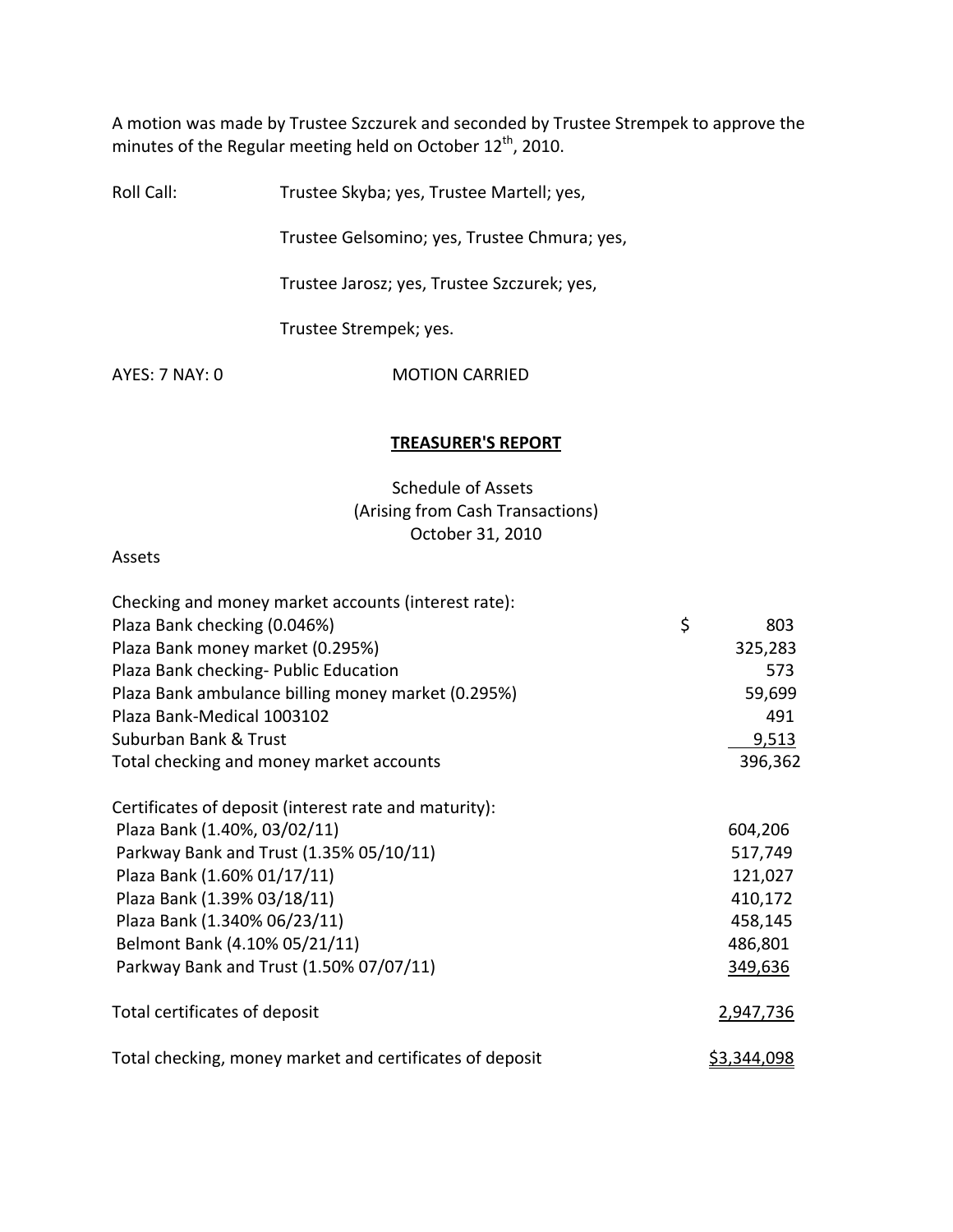Trustee Martell stated that there is one CD due in January, discussion on the rates for next year and that the District will most likely seek short term CD's. Tax bills are going out tomorrow, so we should start seeing money coming in soon.

Motion by Trustee Skyba, seconded by Trustee Jarosz to approve the Treasurer's report as presented from the Financial Statement for October 2010**.**

Roll Call: Trustee Skyba; yes, Trustee Martell; yes, Trustee Gelsomino; yes, Trustee Chmura; yes, Trustee Jarosz; yes, Trustee Szczurek; yes, Trustee Strempek; yes. AYES: 7 NAY: 0 **MOTION CARRIED** 

## **Chiefs Report:**

All Trustees received a copy of the alarm report.

All Trustees received a copy of the inspection report along with the list of completed inspections for this month.

Our annual Christmas Party will be December  $11<sup>th</sup>$  from 3-6, we hope all can make it, please let us know if you will attend.

We had a very busy but successful month of October. We are still giving out flu shots, we have about 1oo left out of 700. Resurrection Hospital has agreed to take back what we do not administer. We spent the Fire Prevention month going to every school in our District and teaching the kids fire safety.

We put together a report on the status of the current insurance. For the first 3 month period we show a savings of \$16,369 from the original plan. We will continue to monitor and update the board periodically.

There has been an abundant of overtime due to manpower shortages from employees on Workmen's Compensation. We put together a report showing where all the overtime was coming from and what areas we are being reimbursed. Trustee Chmura stated that he would like the Board to be aware that the Union members stepped up and helped out with doing trades and scheduling days so that we were able to cut down on the days of overtime. Trustee Martell would like to make sure the firefighters know that they appreciate it.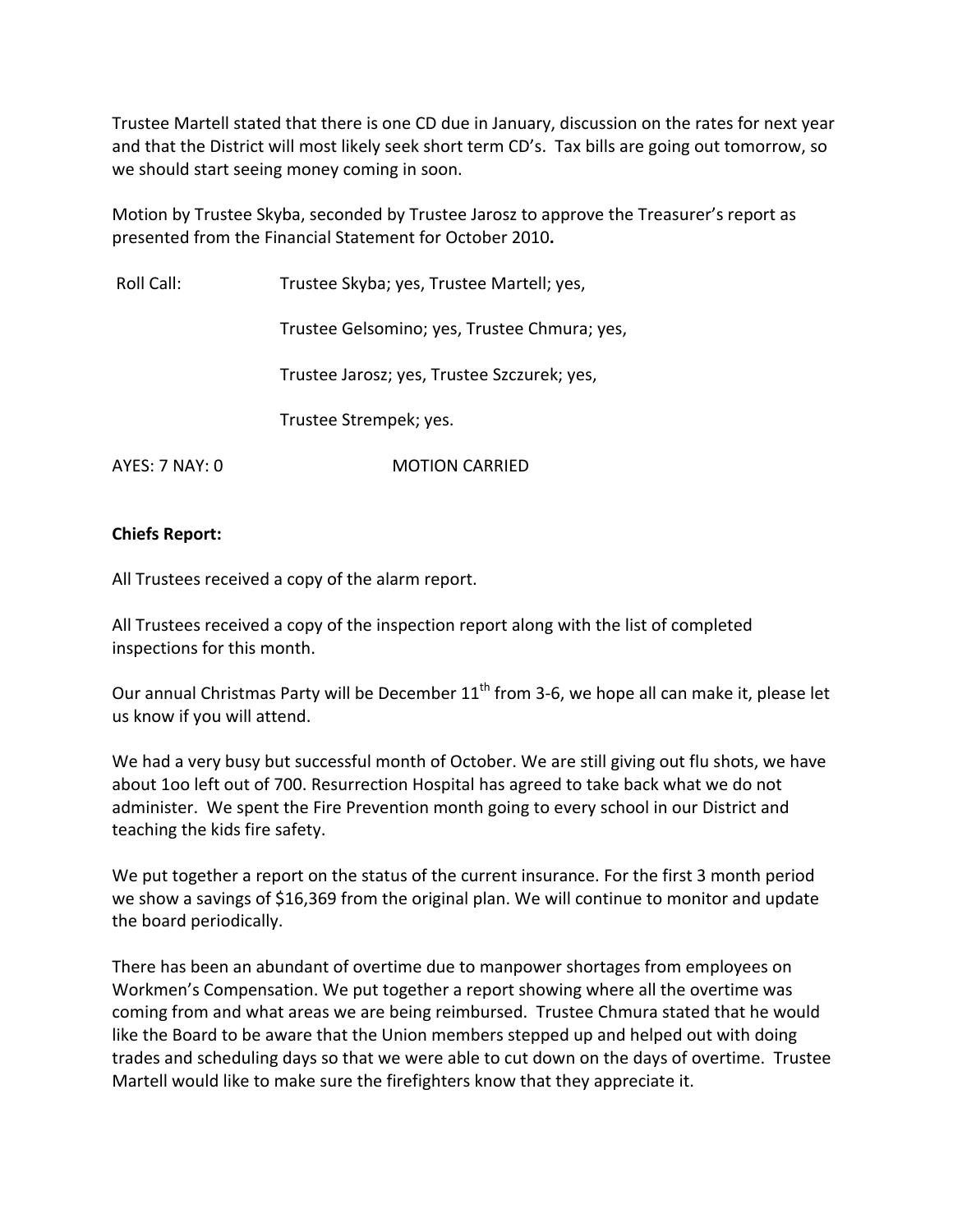We have the renewal for Workmen's Compensation for next year. It is going up approx 13% due to loss experience. It increases from \$131,935 post audit to \$149,000 pre audit. The renewal starts December 15<sup>th</sup>, 2010. The Trustees received a copy of the last few years' history of Workman's Compensation premiums. Last year it went down 17%. This year's Safety Grant is going to be for \$10,100.00 which will be used for personal protective gear.

The audit is moving along, Kurt will be here on Monday and stay on site until all the field work is completed.

We received a check yesterday from the Illinois municipal league for \$16,417.06 of 2% money. We will have a motion on next month's agenda to hand it over to the Foreign Fire Tax Board.

A motion was made by Trustee Martell and seconded by Trustee Jarosz to accept the Chiefs report as presented for October 2010.

AYES: 7 NAY: 0 **MOTION CARRIED** 

## **Presidents Report:**

Nothing to report.

### **Committee Reports:**

Finance Committee‐Chairman Trustee Chmura stated the Chief covered the audit.

Building and Equipment Committee‐ Chairman Trustee Gelsomino stated there is nothing at this time.

Technology and PR Media Committee‐ Chairman Trustee Strempek stated there is nothing at this time.

Policy Committee‐ Chairman Trustee Skyba stated there is nothing to report at this time. Shirts for the Trustees have arrived.

Pension Fund‐ Trustee Martell reported that the Pension Board met last month. He stated that the annuity funds from Wells Fargo have not been moved to MB Financial yet. He stated he would like to write a letter demanding the release of the funds.

### **Old Business:**

None.

### **New Business**: